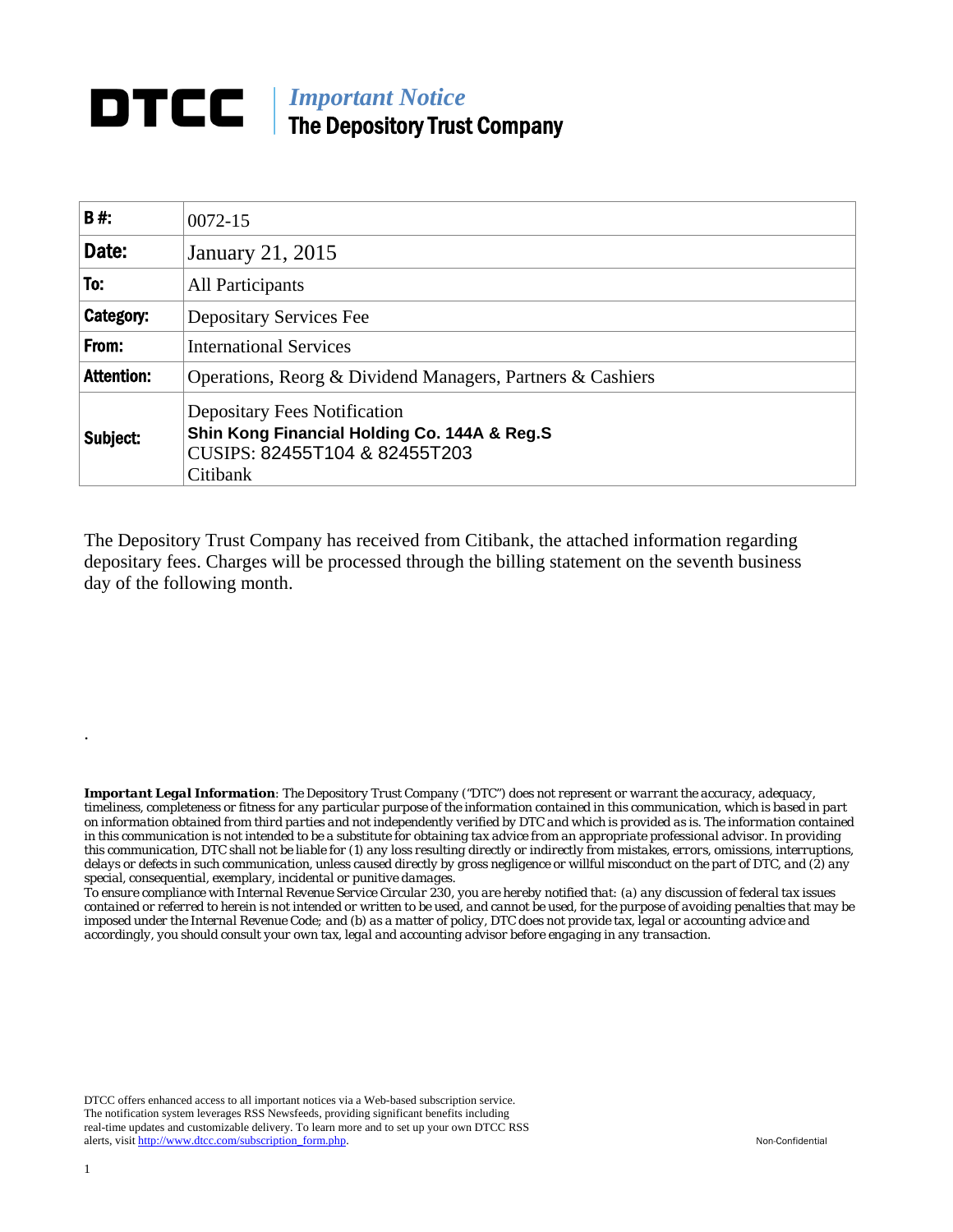

## **DEPOSITARY SERVICE FEE ANNOUNCEMENT**

**To the holders of : SHIN KONG FINANCIAL HOLDING CO - 144A**

**DATE : 1/07/2015 1/07/2015**

**Please be advised of the following Depositary Service Fee ("DSF")**

| <b>DR PROGRAM:</b>       | <b>SHIN KONG FINANCIAL HOLDING CO - 144A</b> |  |  |  |
|--------------------------|----------------------------------------------|--|--|--|
| <b>CUSIP:</b>            | 82455T104                                    |  |  |  |
| <b>ISIN:</b>             | US82455T1043                                 |  |  |  |
| <b>COUNTRY:</b>          | <b>TAIWAN</b>                                |  |  |  |
| <b>RATIO:</b>            | 25:1                                         |  |  |  |
| <b>DSF RECORD DATE:</b>  | 2/13/2015                                    |  |  |  |
| <b>DSF BILLING DATE:</b> | 3/31/2015                                    |  |  |  |
| <b>RATE PER DR:</b>      | \$0.02 per GDS held                          |  |  |  |

Citibank (the "Depositary") hereby represents and warrants to The Depository Trust Company ("DTC") that it may collect and receive, pursuant to the terms and conditions of the Deposit Agreement(s) (the "Agreement(s)"), each dated as of 7/27/2009 by SHIN KONG FINANCIAL HOLDING CO - 144A and the Depositary, a service fee per share in accordance with the table below (the 'Representation'):

=========================================================================================

| $\blacktriangleright$ Depositary $\blacktriangleright$ DTC # |     | <b>Security Name</b>                                   | <b>CUSIP</b> | Security<br>$T$ vpe | Fee  |           | Record Date   Billing Period |
|--------------------------------------------------------------|-----|--------------------------------------------------------|--------------|---------------------|------|-----------|------------------------------|
| Citibank                                                     | 953 | <b>SHIN KONG FINANCIAL</b><br><b>HOLDING CO - 144A</b> | 82455T1041   | GDR                 | 0.02 | 2/13/2015 | 3/31/2015                    |

The Depositary hereby instructs DTC to collect and pass-through such fee(s) to the Depositary (the "Instruction").

Depositary hereby agrees to indemnify and defend DTC and its respective officers, directors, employees, agents and attorneys (the "Indemnitees") against, and hold the Indemnitees harmless from, any and all \*Losses and/or\*\*Legal Actions suffered or incurred by the Indemnitees resulting from, relating to, arising out of, or in connection with the Representation and/or the Instruction.

\*"Losses" means and includes all losses, liabilities, damages, judgments, payments, litigations, costs and expenses (including without limitation any costs of investigation and legal fees and expenses incurred), regardless of whether or not any liability, payment, obligation or judgment is ultimately imposed against the Indemnitees.

\*\*"Legal Action" means and includes any claim, counterclaim, demand, action, suit, arbitration, inquiry, proceeding or investigation before any federal, state or foreign court or other tribunal, or any investigative or regulatory agency or SRO.

**Questions may be directed to : Keith Balwan 973-461-7038 or Mairin Swords 973-461-7037**